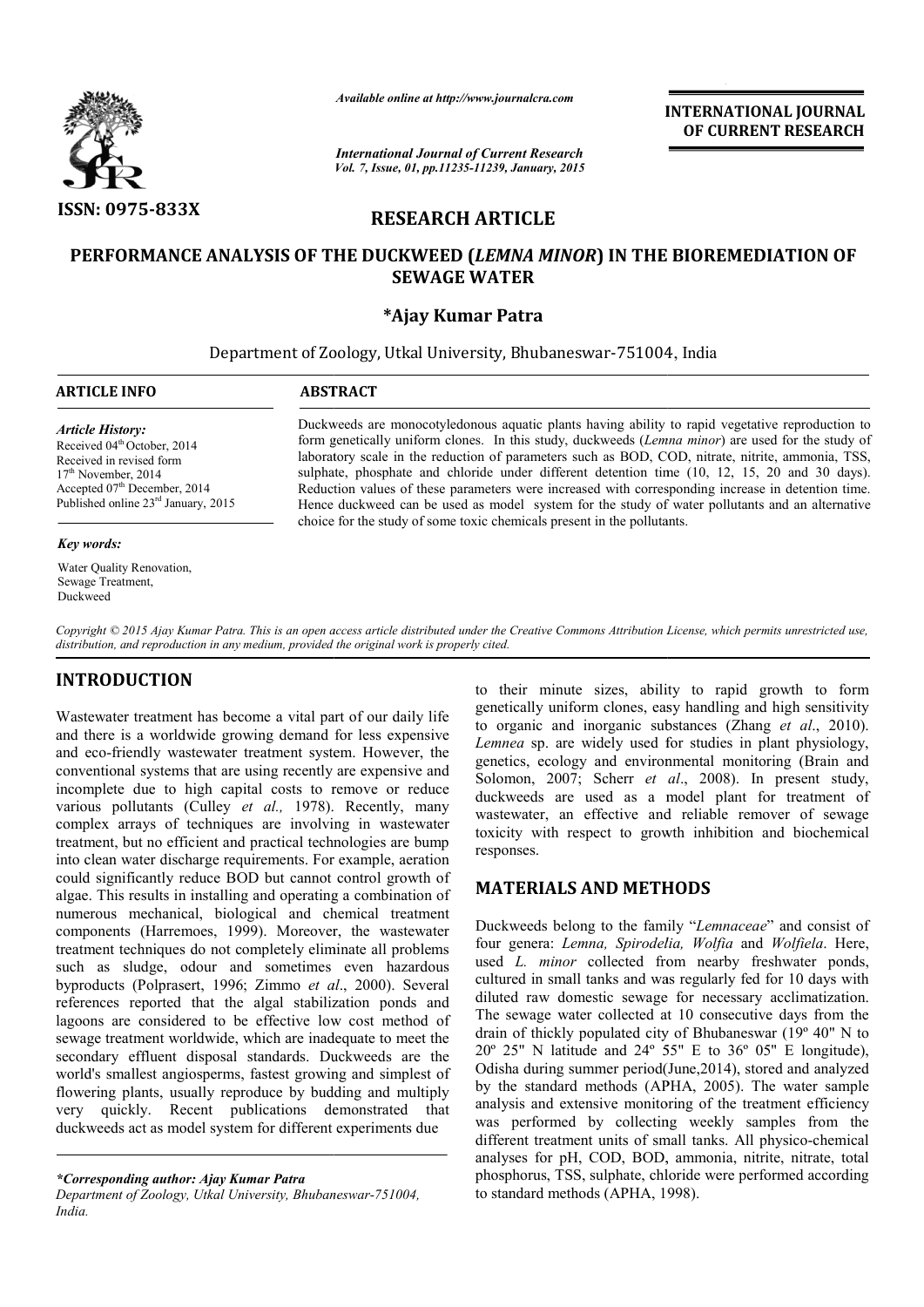Prototype ponds were installed at the open laboratory so as to acclimatize, grow and test the performance of the duckweeds in a laboratory-scale (Verma, 2007). Experiments were conducted in open laboratory at temperature  $33^{\circ} \pm 1^{\circ}$  C. Different chemical parameters of duckweeds were estimated for control and test plants essentially followed the standard methods (EPA, 1975; Zimmo *et al*., 2000). Fronds were carefully taken out by forceps, blotted dry on paper towels and the fresh weight was measured after cultivation of duckweeds at different times (10, 12, 15, 20 and 30 days). Duckweeds growth rate and yield were monitored every 24 h in each tank. After harvesting, thickness of the residual cover was maintained at one layer at the prototype ponds. The harvested biomass was drained, weighed, dried in an oven at 70° C and dry matter content was calculated. The dry matter was powdered in a tissue grinder and 75-100 mg was used for organic N analysis. Protein content was measured by the method of Lowry *et al*., (1951). From rest of the powder (200- 250 mg) was taken, burned and ash was analysed for phosphate using the per-sulphate digestion method (APHA, 1998) followed by the vanadomolybdate calorimetric method (APHA, 1998).

Chlorophyll concentration was determined by the method of Lichtenthaler and Wellbum (1983), and Zhang *et al*., (2010) with little modification. Briefly, after fresh weight measurement the duckweed plants were placed into individual eppendorf tubes containing 1 ml ethanol and placed in dark at 4º C for 24 h. A clear solvent solution served as the reference blank. The concentration of chlorophyll a (Ca) and chlorophyll b (Cb) for extraction in ethanol, and the total chlorophyll concentration were calculated as Ca+Cb. Above data was multiplied by the extraction volume (1 ml) and divided by the fresh weight of the duckweed samples (mg chlorophyll/g fresh weight) for the mass standardize of total concentrations. All the experiments were replicated at least three times with at least five replications in each experiment. The data presented in the table were mean of five replicates. The student't' test was employed to calculate the statistical significance value **(**pvalue of <0.05 and 0.01).

## **RESULTS AND DISCSSION**

Results concerning the performance of laboratory scale duckweed tanks in reduction of pH, BOD, COD, TSS, total nitrogen, sulphate, phosphate and chloride under varying detention times (10, 12, 15, 20 and 30 days) have been scientifically displayed (Table 1). The overall reduction of BOD, COD, TSS, total nitrogen and phosphates were quite promising the percentage of which further increased with a corresponding increase in detention time (Table 1). However, the reduction in sulphates and chlorides were not so pronounced. The nitrogen transformation in a floating aquatic plant system was presented in Fig. 1. As shown in Figure 2, selected biochemical parameters showed inhibitory effect in *L. minor* at high concentration of wastewater (50 and 100%), however, increased at low level (25%) after 30 days detention time (Table 2). As shown in Table 3, the wastewater inhibited the chlorophyll and protein content. Few biochemical properties such as chlorophylls increased at low concentrations then gradually decreased with increase in concentration of wastewater (Table 3).



**Fig. 1. Nitrogen transformation in a floating aquatic plant system**

| Table 1. Monitoring of laboratory model duckweed tanks working in series (mean data) |  |  |  |
|--------------------------------------------------------------------------------------|--|--|--|
|--------------------------------------------------------------------------------------|--|--|--|

| Parameters                   | Influent | 10 days | 12 days | 15 days | 20 days | 30 days | % reduction |         |         |
|------------------------------|----------|---------|---------|---------|---------|---------|-------------|---------|---------|
|                              |          |         |         |         |         |         | $15$ day s  | 20 days | 30 days |
| pH                           | 6.89     | 7.86    | 7.28    | 7.1     | 7.0     | 7.0     |             |         |         |
| BOD at $20^{\circ}$ C (mg/l) | 136      | 63      | 27      | 14      | 13      | 12      | 89.68       | 90.4    | 91.1    |
| $COD$ (mg/l)                 | 190      | 118     | 60      | 35      | 33      | 32      | 81.51       | 82.6    | 83.1    |
| $TSS$ (mg/l)                 | 321      | 165     | 65      | 55      | 54.3    | 54.3    | 82.8        | 83.08   | 83.08   |
| Total solids (mg/l)          | 1056     | 983     | 501     | 358     | 351     | 351     | 66.09       | 66.76   | 66.28   |
| $TDS$ (mg/l)                 | 741      | 723     | 442     | 361     | 358     | 357     | 51.28       | 51.68   | 51.82   |
| Nitrate as $N$ (mg/l)        | 0.86     | 0.49    | 0.43    | 0.39    | 0.36    | 0.35    | 54.65       | 58.13   | 59.31   |
| Ammonical Nitrogen (mg/l)    | 23       | 18.0    | 16      | 9.5     | 9.0     | 9.0     | 58.7        | 60.8    | 60.8    |
| Phosphate as $P$ (mg/l)      | 6.78     | 6.0     | 5.0     | 4.0     | 3.1     | 2.5     | 41.1        | 54.4    | 63.2    |
| Sulphate (mg/l)              | 55       | 47      | 45      | 45      | 45      | 45      | 18.2        | 18.2    | 18.2    |
| Sulphide (mg/l)              | 5.12     | 1.7     | 1.7     | 1.7     | 1.7     | 1.7     | -           | -       |         |
| Chloride                     | 264      | 258     | 250     | 240     | 250     | 254     | 9.09        | 5.30    | 5.78    |

|  |  | Table 2. Chemical composition of Lemna minor from laboratory culture tank |  |
|--|--|---------------------------------------------------------------------------|--|
|  |  |                                                                           |  |

| Chemical composition                    | Control           | Tests (30 days at 50% treatment |
|-----------------------------------------|-------------------|---------------------------------|
| Protein $(\mu g - 1$ fresh wt.)         | $67.31 \pm 2.5$   | $45.41\pm4.3$                   |
| Chlorophyll – a (mg $g-1$ fresh wt.)    | $1.18 \pm 0.01$   | $1.05 \pm 0.01$                 |
| $Chlorophyll - b (mg g - 1 fresh wt.)$  | $0.46 \pm 0.02$   | $0.29 \pm 0.02$                 |
| Chlorophyll – $a+b$ (mg g– 1 fresh wt.) | $1.44\pm0.35$     | $0.71 \pm 0.04$                 |
| Dry matter $(g)$                        | $0.007 \pm 0.001$ | $0.005 \pm 0.001$               |
| Сa                                      | $1.0 \pm 0.01$    | $1.5 \pm 0.05$                  |
| K                                       | $3.1 \pm 0.02$    | $3.9 \pm 0.04$                  |
| P                                       | $0.7 \pm 0.01$    | $0.9 \pm 0.02$                  |
| Mg                                      | $0.3 \pm 0.01$    | $0.1 \pm 0.01$                  |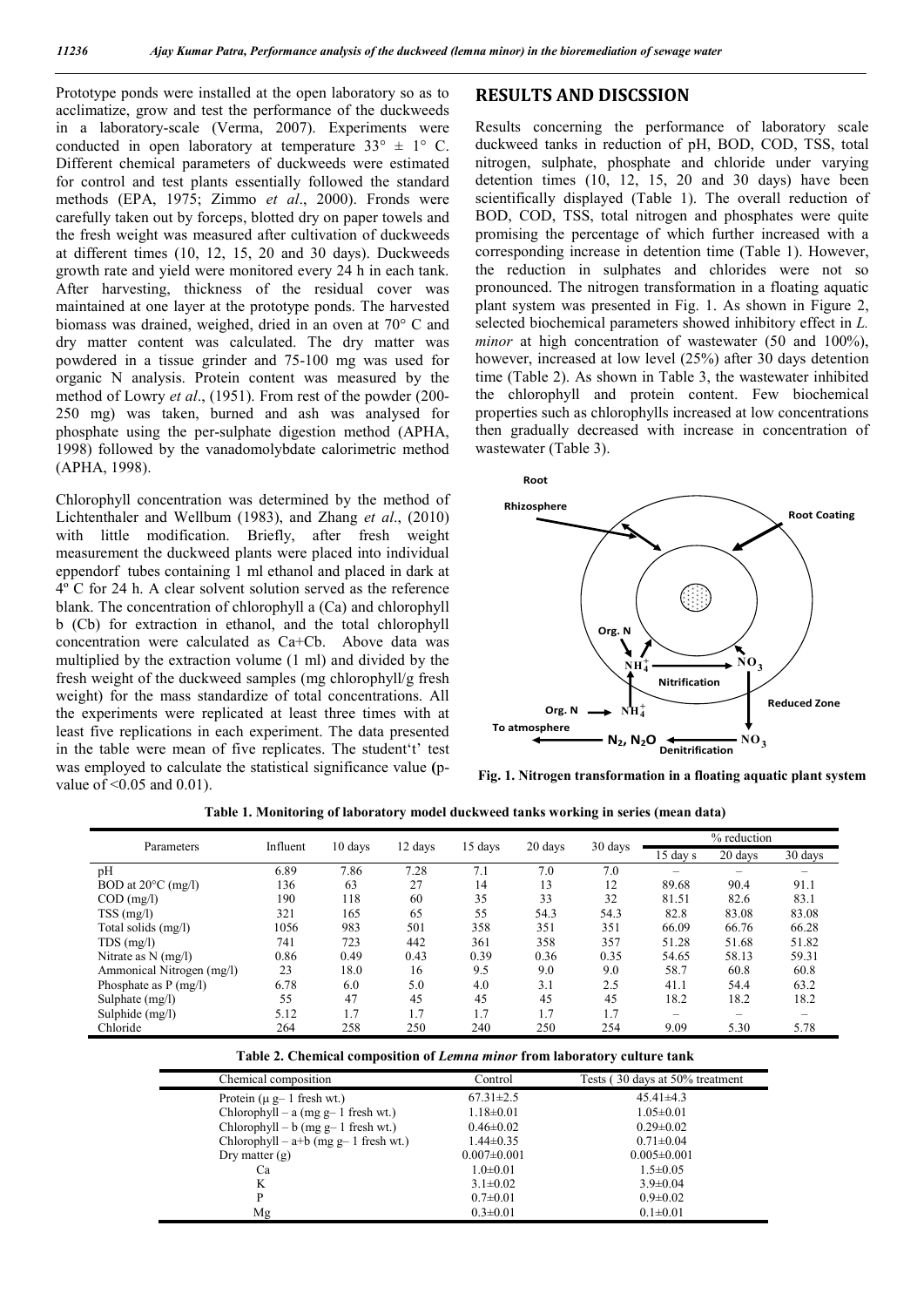

**Fig. 2a. Inhibiting effect in** *L.minor* **of certain biochemical parameter (dry matter)**



**Fig. 2b. Inhibiting effect in** *L.minor* **of certain biochemical parameter (chlorophylla)**



**Fig. 2c. Inhibiting effect in** *L.minor* **of certain biochemical parameter (chlorophyll)**



**Fig. 2d. Inhibiting effect in** *L.minor* **of certain biochemical parameters (chlorophyll a+b)**



**Fig.2e. Inhibiting effect in** *L.minor* **of certain biochemical parameters (protein**

Aquatic ecosystem is the final descend for discharge of many contaminated chemicals used in agriculture, industry and livestock operations without proper treatment. Frequently releases of these pollutants to water bodies spoil the water quality and become inapt for aquatic organisms (Trivedy *et al*., 1990; Forkas *et al*., 2000; Fjalborg and Deve, 2003) due to their persistence, bioaccumulation, toxicity and biomagnification in the food chain (Lavanya *et al*., 2011). Reduction in dry matter of test plants by polluted water was possibly due to high metal ions content in growth medium (Garg and Chandra, 1994; Pandey, 2006). Moreover, presence of toxic chemicals in the aquatic bodies accumulates in the aquatic plants, animals and leading to toxic effects (Huebert and Shay, 1993; Sen *et al*., 1994) that ultimately transfer to food web when consumed by various living organisms (Sharma *et al*., 2001; Singh and Singh, 2006; Sahu *et al*., 2007). Several publications demonstrated the removal of COD, BOD and TSS from the anaerobic effluent fed to the duckweed ponds varied in different seasons at the HRT of 15 days. Oron *et al*. (1987) demonstrated that COD and BOD removal values for the duckweed plant (*L. gibba*) covered mini-ponds of about 63% and 92% respectively at 20 days using settled sewage.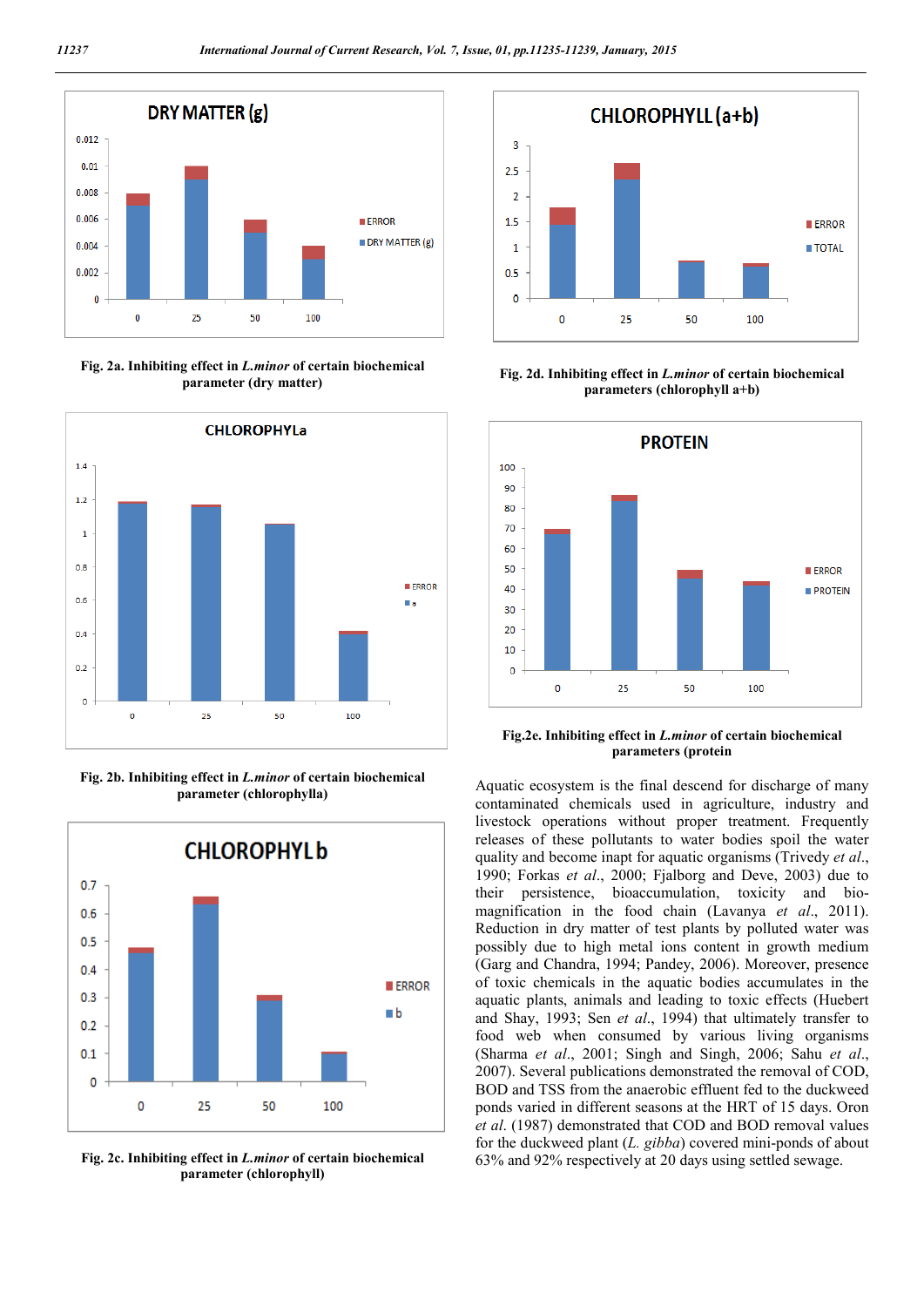**Table 3. Effect of domestic sewage water on biomass, chlorophyll** *a (Ca)***, chlorophyll** *b* **(Cb) and total (Ca+Cb) (mg g–1 fresh wt.) and protein** ( $\mu$  g<sup>-1</sup> fresh wt.) content in *Lemna minor* after 30 days retention

| Sewage Conc.(%) | Dry matter $(g)$  |                 | Protein         |                 |                   |
|-----------------|-------------------|-----------------|-----------------|-----------------|-------------------|
|                 |                   |                 |                 | Total           |                   |
| $0$ (control)   | $0.007 \pm 0.001$ | $1.18 \pm 0.01$ | $0.46 \pm 0.02$ | $1.44 \pm 0.35$ | $67.31 \pm 2.5$   |
| 25              | $0.009 \pm 0.001$ | $1.16 \pm 0.01$ | $0.63 \pm 0.03$ | $2.32\pm0.33$   | $83.67 \pm 2.7**$ |
| 50              | $0.005 \pm 0.001$ | $1.05 \pm 0.01$ | $0.29 \pm 0.02$ | $0.71 \pm 0.04$ | $45.41\pm4.3*$    |
| 100             | $0.003 \pm 0.001$ | $0.40 \pm 0.02$ | $0.10 \pm 0.01$ | $0.64 \pm 0.05$ | 41.65 $\pm$ 2.3** |

Values are mean of three replicates;  $\pm$  S.E. value significant at\* = <0.05 level; \*\* = < 0.01 level.

This is probable that COD, BOD and TSS removal in duckweed ponds is mainly HRT dependent. In present study, it was also recorded the same in experimental prototype ponds efficiencies in the removal of large reduction of pH, BOD, COD, TSS, total nitrogen and phosphate values. Reduction values of the above parameters further increased with corresponding increase in detention time. Many references reported that due to consumption of ammonia, duckweed plants tends to use nitrite and nitrate as nitrogen source only after the ammonia has reached low concentrations (Porath and Pollock, 1982; Nelson *et al*., 1981; El-Shafai *et al*., 2007).

In our experiment, performance of laboratory scale study was found to be comparable with the result obtained in the above field scale duckweed pond eco-system, which could affect a similar high reduction in all the above mentioned parameters.

Chlorophyll is a vital pigment for the photosynthetic activity in plant. Toxic chemicals present in wastewater inhibit the uptake and transportation of useful elements (Fe, Zn and Mn) that lose the capacity of synthesis of pigments (Prasad *et al*., 2001; Liu *et al*., 2004; Xiong *et al*., 2006). The present findings supported the sensitivity of *L. minor* to toxic metals and other pollutants as reported by other researchers (Mohan and Hosettii, 2006; Singh and Singh, 2006; Cayuela *et al*., 2007). *L. minor* accumulates heavy metals in tissues (Wang, 1990; Maine *et al*., 2001; Phetsombat *et al*., 2006) and used for phytoextraction of these toxic metals (Zayed *et al*., 1998). Further, certain macrophytes also used as test plants for indicator of aquatic pollutants (Tremp and Kohler, 1995; Verma *et al*., 1999).

### **C**o**nclusion**

In conclusion, present findings suggest that use of duckweed aquatic plants as a model system for assessing the sensitive and receptive towards water pollutants. Such a liquid-based system is especially well suited for high throughput screening experiments to identify the toxic chemicals present in the pollutants suppressed biomass production, metabolic activities and appeared visible symptoms of toxicity, as well as for the future identification of potential marker agents for the control of pathogenic bacteria present in sewage. Further, the performance of lab-scale study was found to be comparable with the results reported by others in field-scale duckweed pond which could affect a similar high reduction in all the above mentioned parameters. This model needs more detail research towards high-throughput qualitative as well as quantitative analysis due to the system is simple in terms of operation, easy handling,less maintenance and suitable for rural communities.

## **Acknowledgement**

The author gratefully acknowledge to the head of the Zoology Department, Utkal University for necessary laboratory facilities. The author is also grateful to UGC, New Delhi for granting Emeritus Fellowship (20014-2016) to conduct this experiment.

## **REFERENCES**

- A.P.H.A. 1998. American Public Health Association Standard Methods for the Examination of Water and Waste Water, 20th Edition, Washington D.C.
- A.P.H.A. 2005. American Public Health Association Standard methods for the examination of water & wastewater. 21st edition, Wasinton D.C.
- Brain, R.A. and Solomon, K.R. 2007. A protocol for conducting 7-day daily renewal tests with Lemna gibba. *Nat Protoc* 2: 979–987.
- Cayuela, M.L., Miliner, P., Slovin, J. and Roig, A. 2007. Duckweed (*Lemna gibba*) growth inhibition bioassay for evaluating the toxicity of olive mill wastes before and during composing. Chemosphere 68: 1985-1991.
- Culley, D.D., Gholson, J.H., Chisholm, T.S., Standifer, L.C. and Epps, E.A. 1978. Water quality renovation of animal waste lagoons utilizing aquatic plants. U.S. Env. Prot. Agency, Ada, Oklahoma, pp. 166.
- El-Shafai**,** S. A., El-Gohary F. A., Nasr F. A., Peter van der Steen, N. and Gijzen H. J. 2007. Nutrient recovery from domestic wastewater using a UASB-duckweed ponds system. *Bio resource Technology* 98: 798–807.
- EPA, 1975. Test methods for assessing the effect of chemicals on plants. In: R. Rubinstein and J. Smith (Eds.), Final Report U.S. Environmental Protection Agency, EPA-560, Washington D.C.
- Fjalbong, B. and Dave, G. 2003. Toxicity of copper in sewage sludge. *Environ. Int.* 28, 761-769.
- Forkas, A., Salanki, J. and Varanka, I. 2000. Heavy metals concentrations in fish of lake Balaton Lakes and Reservoirs. *Ros. Mange*. 5: 271-279.
- Garg, P. and Chandra, P. 1994. The duckweed *Wolfia glubosa*  as indicator of heavy metal pollution, Sensitivity to Cr and Cd. *Environ. Monil. Assess*. 29:89-95.
- Harremoës, P. 1999. Water as a transport medium for waste out of towns. *Water Science and Technology*. 39: 1-8.
- Huebert, D.B. and Shay, M. 1993. The response of *Lemna trisulea* L. to cadmium. *Environ. Pollut.* 80:247-353.
- Lavnya, S., Ramesh, M., Kavitha, C. and Malarvizhi, A. 2011. Hematological, biochemical and ionoregulatory responses of Indian major carp *Catla catla* during chronic sublethal exposure to inorganic arsenic. *Chemosphere* 82(7): 977-85.